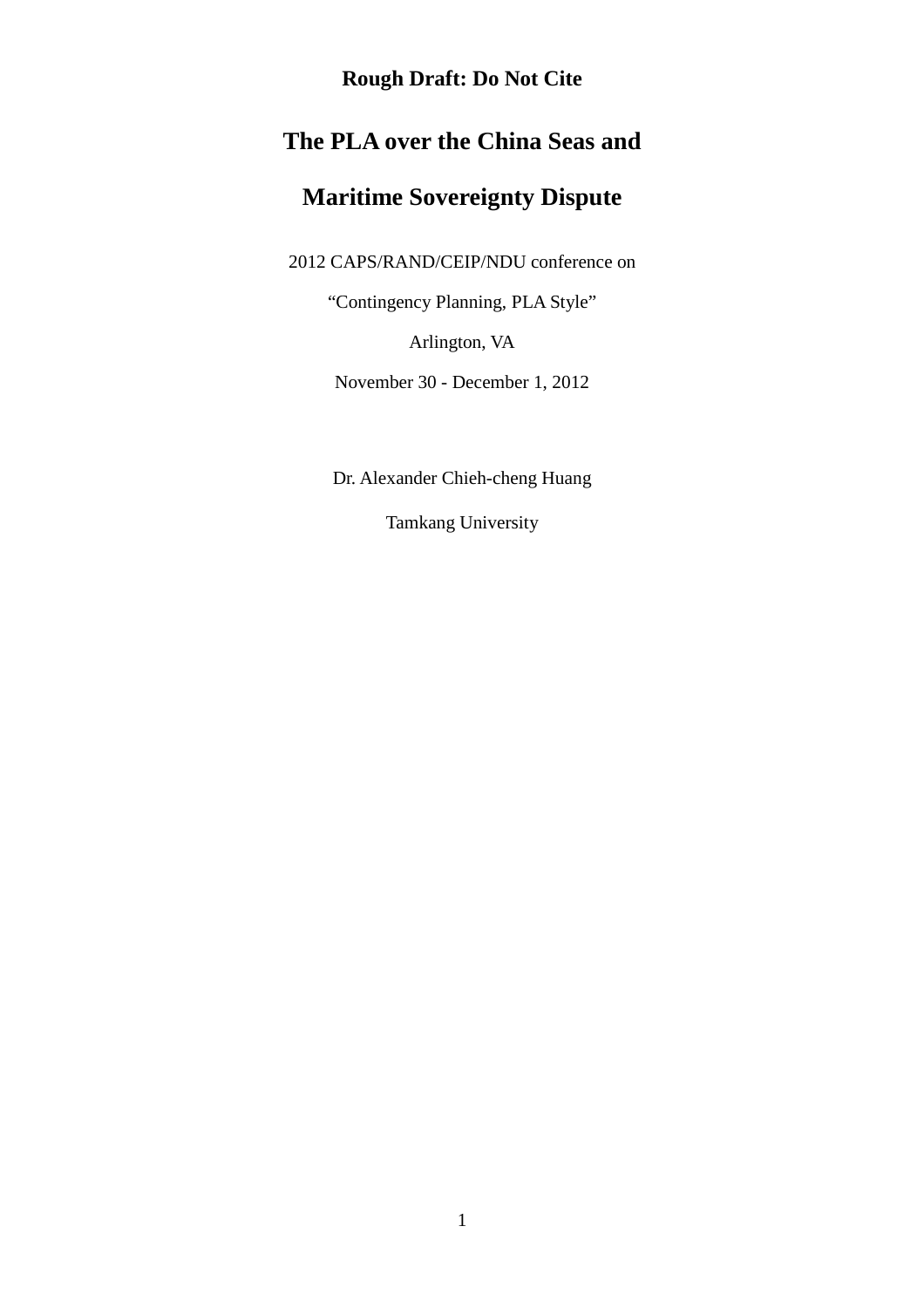The near sea of the People's Republic of China (PRC) in this paper is conceptualized as the vast sea areas between China's coastline and the first island chain. It includes Bohai, the Yellow Sea, the East China Sea, the Taiwan Strait, and the South China Sea. Each of the five sea area has had long history but different nature of disputes, different countries and their interests have been involved, different compositions and levels in the balance of naval and air forces, and different characteristics of possible contingencies.

The Bohai is considered a Chinese inner lake and the gateway to the political-military center of gravity. The Yellow Sea has a direct linkage between China and the Korean Peninsula which has long being regarded as lip and teeth relationship. The East China Sea between China and Japanese archipelagos touches the nerves of the long historical rivalries between the two East Asian giants and connects to the parameter of U.S.-Japan security alliance. The Taiwan Strait has been a demarcation zone that divided the two ethnic Chinese nations, but in recent decades, a pathway of flourishing bilateral trade activities. The South China Sea has been not only a battleground for surrounding states in the contests of sovereignty and resources, but also one of the major passages of global maritime trade.

The above mentioned five segments of sea areas, or the PRC's near sea, are distinctive contingencies in diplomatic, economic and security terms; but to the Chinese, the near sea areas are with common fundamentals, i.e. the inherited historical concept of "haifang" or "maritime defense" in national defense deliberation, the origin of more than 170 years of historical humiliation inflicted by foreign maritime powers, and most of all, China's claim of sovereign waters.

Today, with China's rapid growing maritime trade and military capabilities, the near sea becomes the venue toward both prosperity and potential conflict, and the area that Chinese military maritime power may pivot from purely defensive nature to both defensive and offensive capabilities.

#### **China's Near Sea Contingencies**

 Due to its relatively weak military capabilities, in the past century, China's maritime contingencies had been entirely limited to the near sea areas. By strict definition, in its warfighting history, the PLA Navy has never engaged in a war with any modern Western navy. Until the end of  $20<sup>th</sup>$  century, the PLA Navy had encountered only two navies – Taiwan and Vietnam, both small and weak. In geographic terms, the PLA Navy's warfighting was conducted primarily in two geographic contingencies. From 1949 to 1965, the Chinese Navy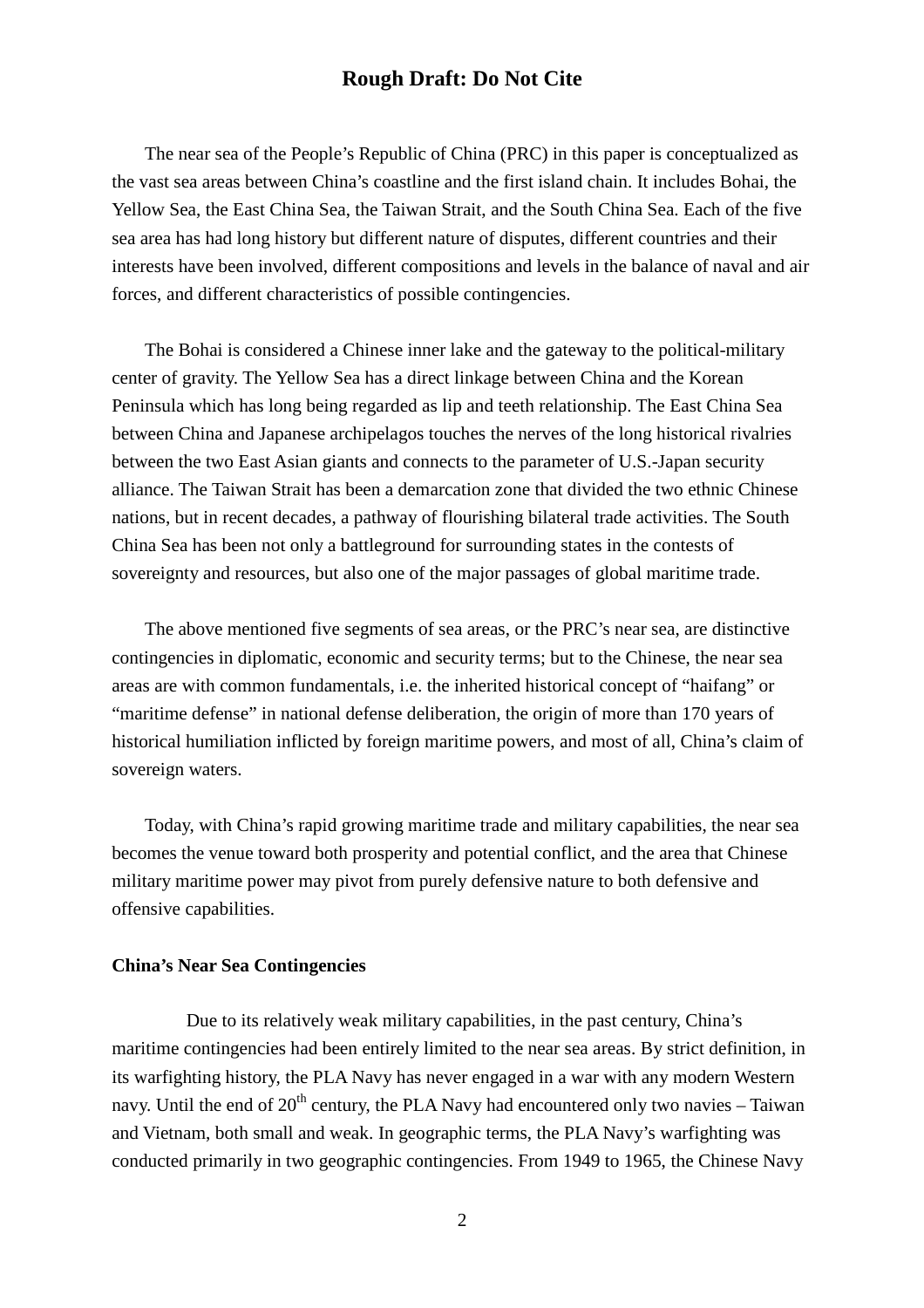engaged in battles only with Taiwan (naval) forces in gaining control of several dozens offshore islands located along the coast of Zhejiang, Fujian and Guangzhou. From 1974 to 1988, the PLA Navy engaged in several sporadic, small-scale skirmishes with the Vietnamese naval forces in the Paracels and the Spratlys in the South China Sea. The PLA Navy has, therefore, not been forced into a large-scale battle at sea with any strong maritime power.<sup>1</sup>

The near sea contingencies, in the past, involved primarily China's sense of defending its coastlines and maritime sovereignty claims. After 30 years of economic reform and opening up to the outside world, China's maritime interests have been widely expanded alongside with its growing international influence, the rapid economic growth and military modernization. Even though China has its interests around the globe, maritime contingencies that may pose direct threats and impacts on China's national security remains in the near sea areas. By reviewing events and incidents China encountered in recent years, we can identify five types of near sea contingencies today.

Encounter with foreign naval and air forces

With the large increase of China's defense expenditures and improved force projection capability, China's PLA forces has been flown and sailed further away from its coasts to conduct training and exercises and naturally increased the probabilities of contacts, especially those unplanned, unexpected, or even unfriendly encounters, with foreign forces operating in the China seas.

A contact of PLA Navy's Han-class submarine with U.S. Navy's Kitty Hawk aircraft carrier battle group in the Yellow sea area in October 1994, and the crash of U.S. EP-3 maritime reconnaissance aircraft with the PLA Naval Air Force J-8II fighter near the South China Sea have been tow of many cases of this kind.

Freedom of navigation and Chinese EEZ

֬֒

Different understanding and interpretations of the United Nations Convention on the Law of the Sea (UNCLOS) have led to quarrels between China and the U.S. on whether the U.S. ocean surveillance ships have the rights to conduct operations within China's exclusive economic zones (EEZ) as defined by the UNCLOS. Those ocean surveillance ships, with low frequency active sonar systems onboard, operating near China's waters of course raised suspicions and anxieties of China worrying for the military-sensitive intelligence collections.

<sup>&</sup>lt;sup>1</sup> Alexander Chieh-cheng Huang, "PLA Navy at War, 1949-1999: From Coastal Defense to Distant Operations," in Mark Ryan and Michael A. McDevitt, eds., *Chinese Warfighting: The PLA Experience Since 1949*, M.E. Sharpe, 2003, PP. XX-XX.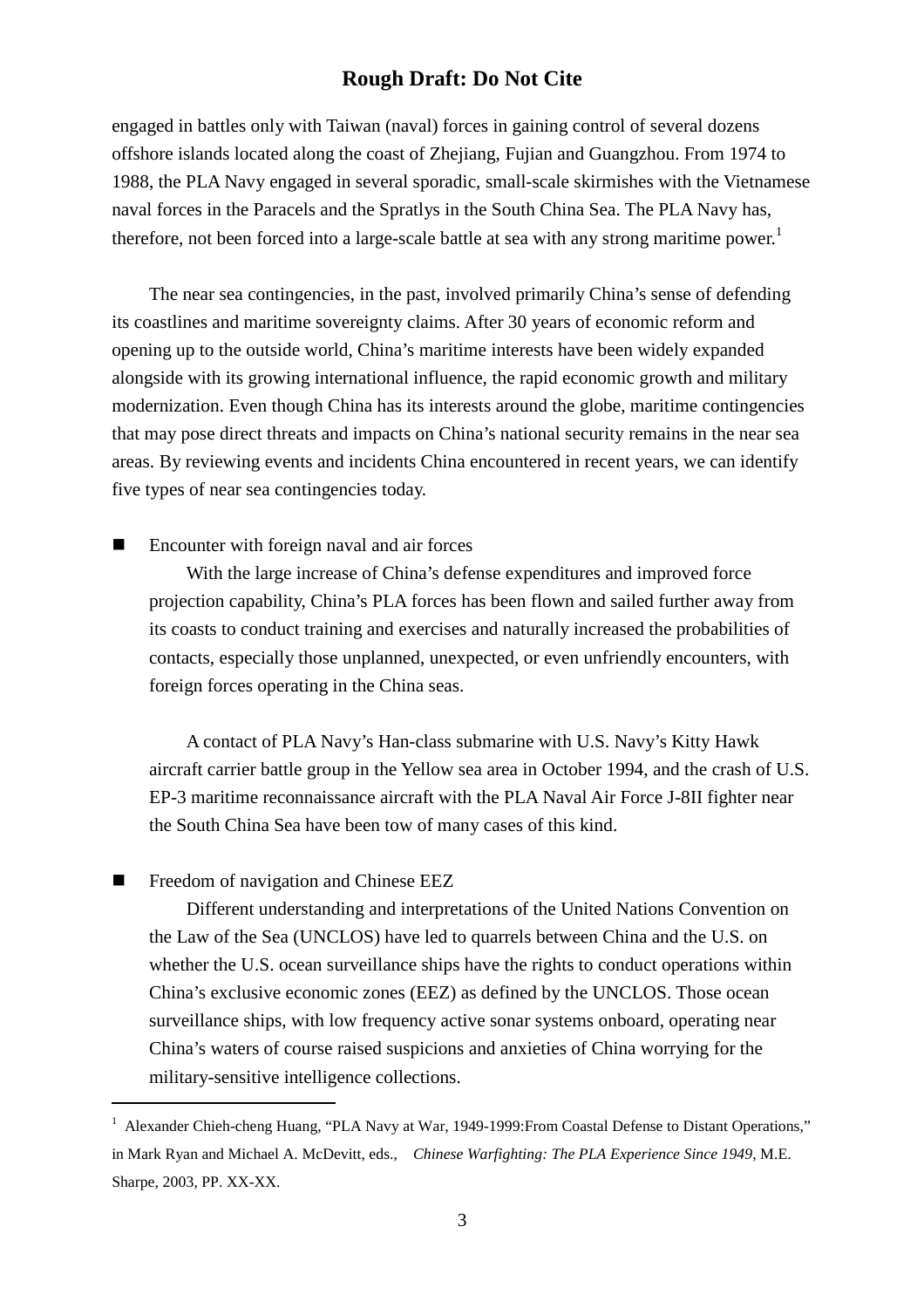The most notable case was the incident involving USNS *Impeccable* in March 2009 when Chinese PLA Navy ships and airplanes, law enforcement agencies' vessels and some fishing boats tried in consecutive days to chase the *Impeccable* away from waters of China's EEZ.<sup>2</sup>

#### **Maritime resources competition**

Potential energy and mineral resources under seabed in the vast areas of China's seas have been major causes for maritime disputes in the region. Except for the territorial sea and adjacent area, neighboring countries have had engaged fierce competition in claiming islands and isles, defining the demarcation of EEZ lines, attracting foreign energy companies for exploitation.

China has had disputes in numerous sea areas with its neighbors, especially with Japan over the Chunxiao Gas Field in the area of claimed overlapping EEZs, and with Vietnam over several offshore blocks open for bidding by foreign companies.

#### Disputing maritime claims

Since the end of the Cold War, China has engaged in negotiations with countries sharing land borders and has been able to settle most of the borderline demarcation and resolved land border disputes. In the case of maritime, however, overlapping claims over islands and waters are far from resolved but cause sporadic conflicts among claimants.

#### Disasters and crime at sea

Natural-caused and human-made disasters at sea have been getting more attentions. Ship collisions, oil spills, piracy, severe weather-caused and many other natural disasters have raised awareness of sea-going countries. As China's international profile rises, either by demonstrating its big power responsibility or by that fact that itself has the need, China in recent years has had actively involved in humanitarian assistance and disaster relief (HA/DR) exercises in the near sea areas by itself and with neighbors.

Between 2002 and 2012, China has participated in 54 non-traditional security joint exercises with foreign countries, including 22 joint HA/DR exercises with foreign navies at sea though most of them were conducted as part of the PLA Navy's port call visits to other countries beyond the near sea areas.<sup>3</sup>

#### **Maritime Sovereignty Dispute: Diaoyutai Ship Collision, 2010**

 $2^2$  Footnote to be added.

<sup>&</sup>lt;sup>3</sup> Tang Cheng, "PLA & Foreign Military Joint Exercise: non-traditional security cooperation," Chinese Communist Studies (zhonggong Yan jiu 中共研究), Vol. 45, No. 7, July 2011, p. 85. More footnote to be added.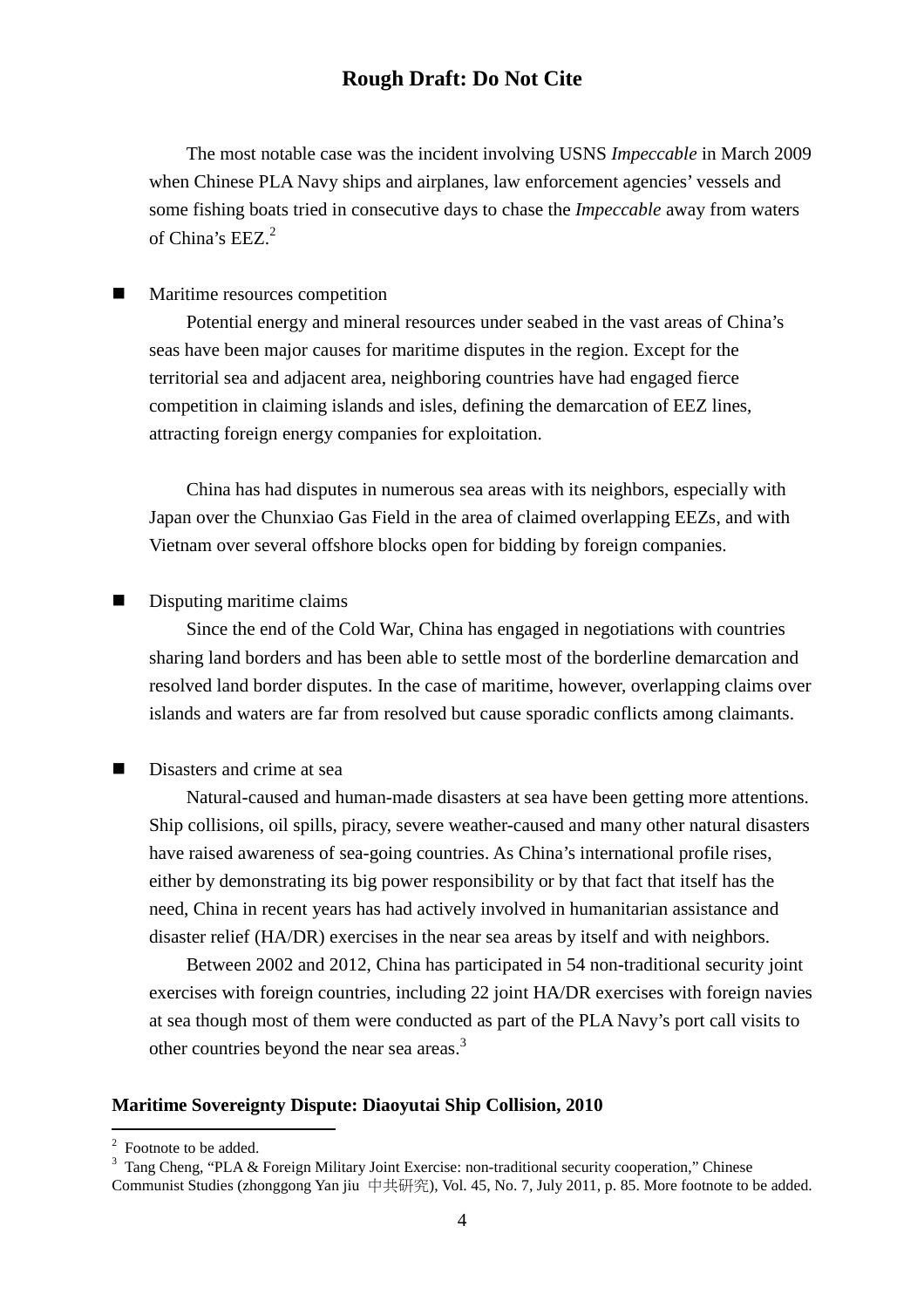- **Primary period: September 7 September 24**
- Parties directly involved: Japan Coast Guard ships vs. Chinese Fishing boat
- Key Development:

Japanese Coast Guard ship *Mizuki*, on September 7, 2010, encountered a Chinese fishing boat *Minjinyu 5179* and found it sailed 7.5 miles northwest of the disputed Diaoyutai/Senkaku Islands, and was outside the agreed area for Chinese fishing, and within undisputed Japanese territorial waters. The Chinese fishing boat defied the order by Japanese Coast Guard ship to stop and receive inspection, and attempted to flee from the scene. During the chase and interception, *Minjinyu 5179* collided with JCG's ships. On September 8, 2010, JCG boarded the Chinese trawler and arrested its captain Zhan Qixiong for obstruction of performance of public duty and illegal fishing. The trawler, the captain, and 14 crew members, were transported to Ishigaki Island of Japan for detention.

In response to the arrest, the Chinese government made a series of diplomatic protests, demanding the immediate release of the trawler and all its crew. China summoned Uichiro Niwa, the Japanese ambassador to China in Beijing, six times. The trawler and 14 of the crew members (but not the captain, Zhan) were released after the sixth summons on September 13, 2010. The captain of the trawler remained in Japanese detention and was finally released on September 24, 2010.<sup>4</sup>

PLA Activities: No immediate response or direct engagement

In this high profile and widely watched episode, there was little room for China to react militarily. However, there were a series of naval exercises conducted by the PLA Navy's North Sea Fleet and the East Sea Fleet during and immediately after the dispute that may have put certain pressure on Japan, assisting China's strong diplomatic protest. Events in the exercises included ship maneuver, shipboard missile firing, and combined arms training involving naval air force. The noteworthy one was an "island assault" exercise conducted by the East Sea Fleet on September 29, practicing various types of ships for amphibious landing operations.<sup>5</sup>

#### **Maritime Sovereignty Dispute: Scarborough Shoal Standoff, 2012**

Primary period: April 10 – late June

<sup>&</sup>lt;sup>4</sup> Wikipedia: http://en.wikipedia.org/wiki/2010\_Senkaku\_boat\_collision\_incident

<sup>5</sup> *Chinese Communist Yearbook 2011* (Zhonggong Nianbao 中共年報), PP. 3-110 – 3-112.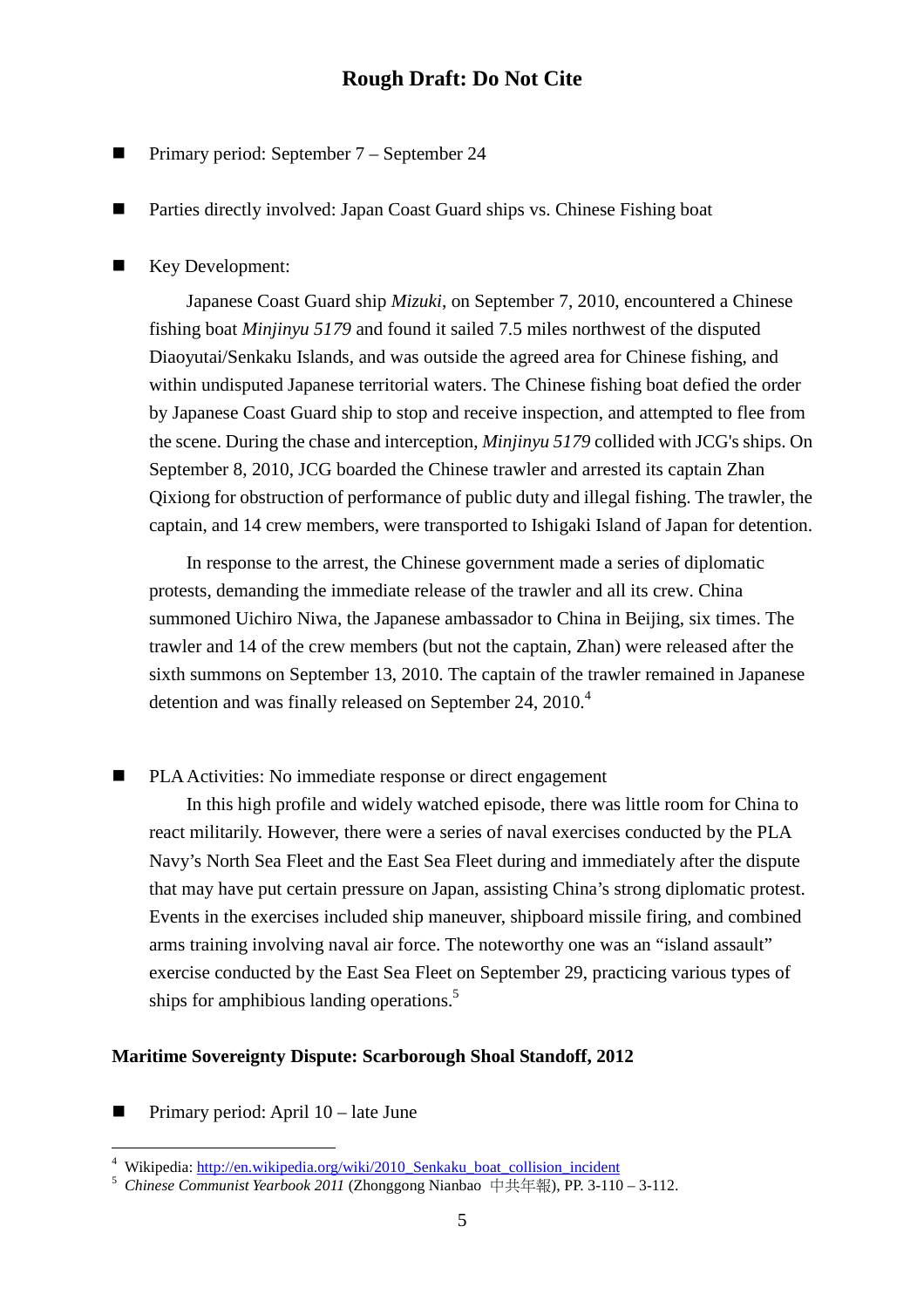■ Parties directly involved: Philippine Navy ships vs. Chinese fishing boats and Chinese Maritime Surveillance ships

### Key Development:

 On April 8, 2012, A Philippine Navy surveillance plane spotted eight Chinese fishing vessels docked at the waters of Scarborough shoal. The Philippine Navy frigate *BRP Gregorio del Pilar* (former USCGC *Hamilton*) on the same day was sent to survey the vicinity of the shoal, confirmed the presence of the fishing vessels and monitored the activity of these vessels. On April 10, 2012, *BRP Gregorio del Pilar* came to inspect the catch of the fishing vessels. The inspection team discovered illegally collected corals, giant clams and live sharks inside the first vessel boarded by the team. *BRP Gregorio del Pilar* reported that they attempted to arrest the Chinese fishermen but were blocked by Chinese maritime surveillance ships, China Marine Surveillance 75 (*Zhongguo Haijian 75*) and China Marine Surveillance 84 (*Zhongguo Haijian 84*) happened to cruse in nearby waters. Since then, tensions continue for several months between the two countries.

#### ■ PLA Activities: No immediate response or direct engagement

Along the course of dispute events in the relative long standoff, China mostly relied on its maritime law enforcement ships. However, according to Japanese source, it was reported that, on May 2, PLA sent a large formation of combatants southward without clear destination. The flotilla included The five warships are said to include: two type 052B destroyers, Guangzhou (168) and Wuhan (169); two escort vessels, Yulin (569) and Chaohu (568); and a type 071 landing ship, Kunlunshan (998).<sup>6</sup>

#### **Maritime Sovereignty Dispute: Japan's Nationalization of Dioayutai, 2012**

**Primary period:** April  $16$  – September 11

֬֒

■ Parties directly involved: Japanese Coast Guard ships, Chinese maritime law enforcement ships, Hong Kong fishing boats, and Taiwan fishing boats and escorting

<sup>6</sup> "China sends five warships to the disputed Scarborough Shoal" *What's on Shenzhen*, May 10, 2012.

http://www.whatsonshenzhen.com/news-2423-china-sends-five-warships-to-the-disputed-scarborough-shoal.ht ml

Phoenix TV Network citing source from Japan's Ministry of Defense; see http://zh.wikipedia.org/wiki/%E4%B8%AD%E5%9B%BD%E6%B8%94%E6%94%BF%E8%88%B9%E4%B 8%8E%E8%8F%B2%E5%BE%8B%E5%AE%BE%E6%8A%A4%E5%8D%AB%E8%88%B0%E5%AF%B9 %E5%B3%99%E4%BA%8B%E4%BB%B6#.E4.BA.8B.E4.BB.B6.E7.BB.8F.E8.BF.87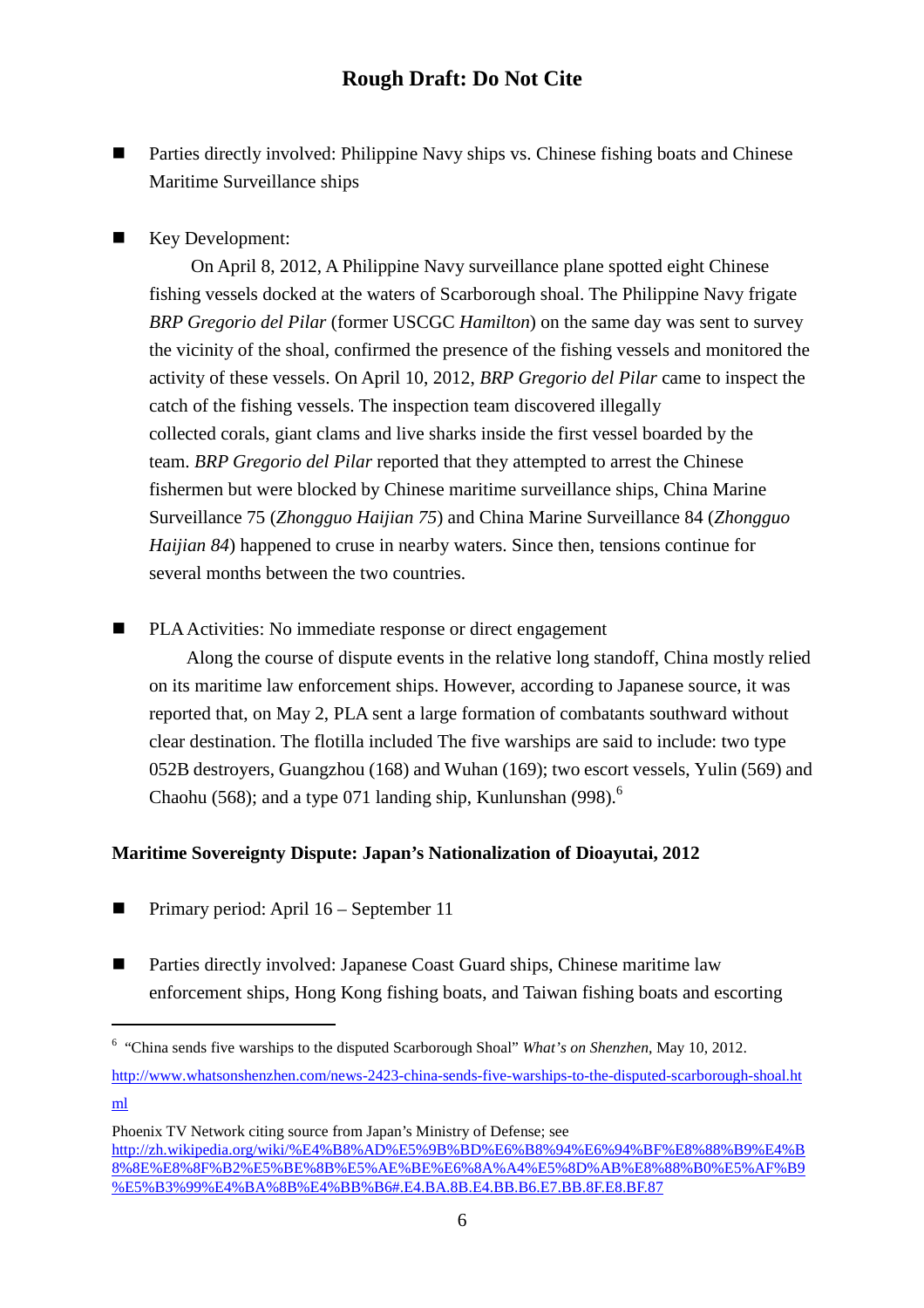Coast Guard ships.

Key Development:

The most recent dispute on sovereignty over the Diaoyutai/Senkaku Islands were ignited by a speech at Heritage Foundation in Washington DC on April 16, 2012, given by then Tokyo governor Shintaro Ishihara, a right wing politician advocating a more proactive role of Japan in international affairs and being tough on China. Audience, especially those in China and Taiwan, was sharply surprised when Governor Ishihara announced his intention to buy the three islands in the East China Sea from Japanese landowners in his speech.<sup>7</sup>

With an intension to prevent escalation and a way to curtail Ishihara's political maneuver, Japanese Prime Minister Yoshihiko Noda initiated a process of nationalization, i.e. purchase the Diaoyutai/Senkaku Islands by the central government. Citizens across China, Taiwan and Hong Kong organized different scales of public protests; some activists lease fishing boats to land on the Diaoyutai/Senkaku and got arrested (but soon released) by the Japanese Coast Guard; Taiwan's Yilan County Fisherman Union orchestrated massive boat formation to protest Japan's infringement of their fishing rights near the Diaoyutai/Senkaku.<sup>8</sup>

The Japanese government signed a ¥2.05 billion contract on September 11, 2012, with the so-called owner of three of the five Diaoyutai/Senkaku Islands in the East China Sea, effectively nationalizing the territory, it immediately drawing a strong protest from Beijing, which sent surveillance ships to the area. $<sup>9</sup>$  The dispute was continues.</sup>

■ PLA Activities: No immediate response or direct engagement

In addition to strong diplomatic protests, China showed its strength basically through sending maritime law enforcement ships to the vicinity of the Diaoyutai/Senkaku area and there has been no evidence that PLA was employed to handle the situation. However, according to Japan's Joint Staff Office, between April and September in 2012, the Chinese military aircraft had flown near Japan's air defense

ı

**<sup>7</sup> "**Ishihara thumbs his nose at the central government," *The Asahi Shimbun*, April 18, 2012, http://ajw.asahi.com/article/behind\_news/politics/AJ201204180054

<sup>&</sup>lt;sup>8</sup> Footnote to be added.

<sup>&</sup>lt;sup>9</sup> "China enraged, sends ships: ¥2 billion deal nationalizes the Senkakus," *The Japan Times*, September 12, 2012, http://www.japantimes.co.jp/text/nn20120912a1.html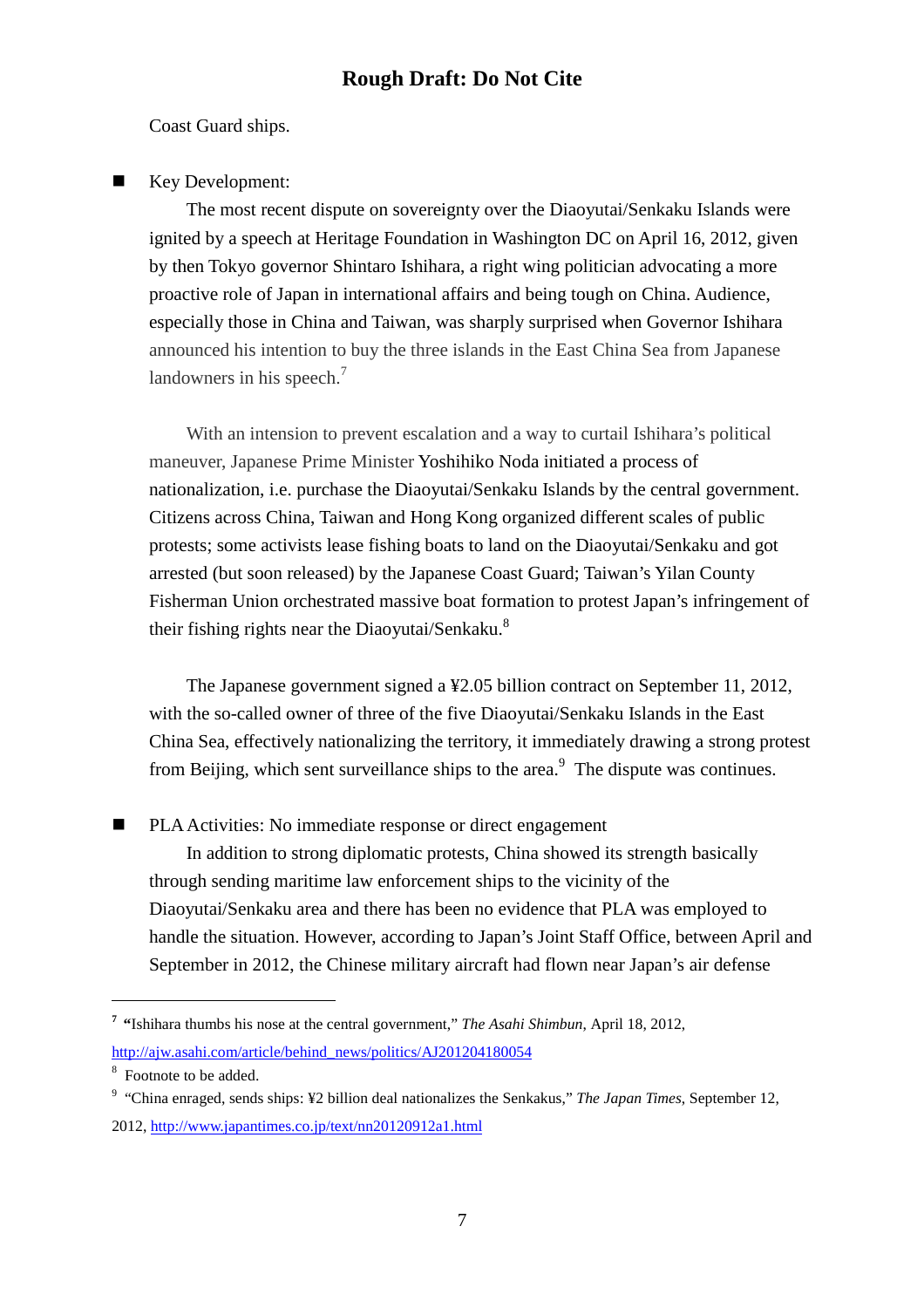identification zone 69 times, 54 among them were in the period between July and September when the "nationalization of Senkaku" issue was heavily quarreled between the claimants.<sup>10</sup>

In addition to the events in the air, the PLA Navy has also conducted four distant water cruising exercises, though maybe routine, passing through the Japan archipelagos into the Pacific, $11$  they did send strong messages to Tokyo when the dispute was heightened.

| 2012/4/30  | 430 km west of                 | 2 JIangkai-II FFG             | After     |
|------------|--------------------------------|-------------------------------|-----------|
|            | Yakushima Island               | 1 Intelligence-gathering ship | exercise  |
|            |                                |                               | with      |
|            |                                |                               | Russia    |
| 2012/5/8   | 650 km south of                | 2 Luyang-I DDG                |           |
|            | Okinawa                        | 2 Jiangkai-II FFG             |           |
|            |                                | 1 Type-071LSD                 |           |
| 2012/5/14  | $110 \text{ km} \text{ NE}$ of | 2 JIangkai-II FFG             | Same to   |
|            | Miyako Island                  | 1 Intelligence-gathering ship | 2012/4/30 |
| 2012/11/28 | Near Miyako                    | 2 DDGs Hangzhou & Ningbo      | Same to   |
|            | Island                         | 2 FFGs Zhoushan & Maanshan    | 2012/4/30 |
|            |                                | 1 AOR Boyanghu                |           |

Furthermore, on September 23, 2012, China's State Oceanic Administration announced that it has approved a pilot program of using drones to undertake remote-sensing marine surveillance in Lianyungang, a costal city in eastern Jiangsu Province. With the experience learned from the pilot program, the SOA would try to form a managerial system and technical regulations in a bid to set up UAV surveillance and monitoring bases in provinces along China's coastline by 2015. In addition, the SOA would step up efforts to enhance its surveillance of the islands and islets including the Diaoyu Islands and Huangyan (Scarborough) Island.<sup>12</sup>

#### **Maritime Law Enforcement Agencies**  ı

<sup>&</sup>lt;sup>10</sup> Japan News Networks, http://www.ribenxinwen.com/html/g/201210/19-14526.html (can be further verified)

 $11$  Various sources, to be added.

<sup>&</sup>lt;sup>12</sup> "China to promote drones for marine surveillance," Xinhua News, September 23, 2012, http://news.xinhuanet.com/english/china/2012-09/23/c\_123750476.htm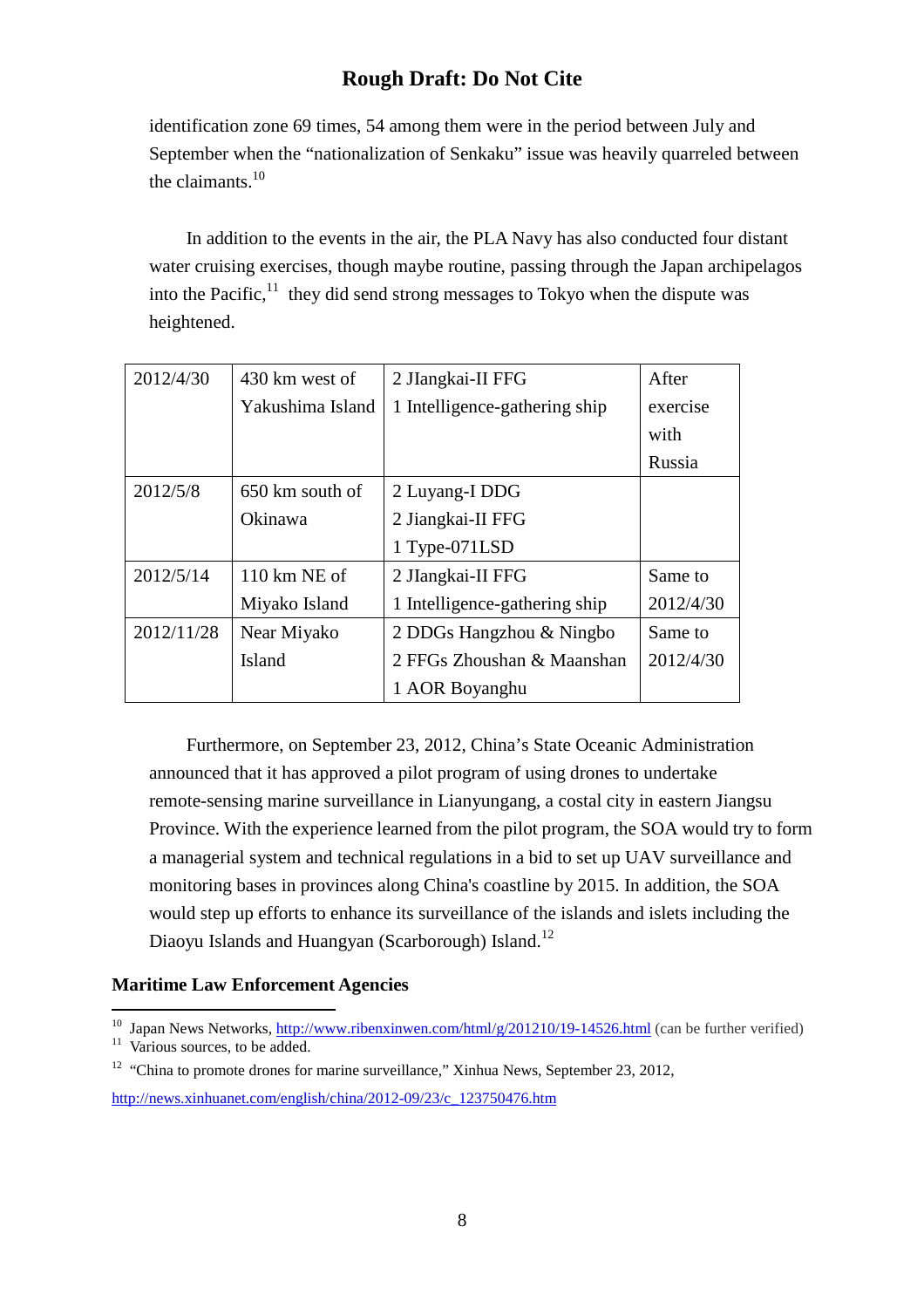During the 2004-2005 disputes over the Cunxiao gas field with Japan in the East China Sea, China sent PLA Navy ships to the area, about 290 nm Northwest of Kume Island, Okinawa Prefecture.[3] The group consisted of a the new SOVREMENNIY class destroyer No. 137, two older JIANGHU class frigates, the new replenishment ship No. 886 and a new electronic/signals intelligence and space tracking ship No. 851.<sup>13</sup> Japan sent only its Coast Guard ships.

 That was the last time China used naval assets to deal with maritime territorial disputes. Since then, maritime law enforcement agencies began to take the driver's seat and serve as the first-response front-line units in all sovereignty related events and areas. It was believed that China realized the use of non-military vessels can be tenable in the international public opinion, and at the same time can avoid escalation of such conflict. Thus, the PLA Navy has been kept away from the frontline in managing maritime territorial disputes, and is considered as the last resort.

 The PRC has five major maritime law enforcement agencies, used to be referred to as "five dragons in the sea" (wulong chuhai 五龍出海). Unlike the system in the United Sates, China's does not have a unified institution to oversee and implement maritime affairs and law enforcement. The five agencies are under different ministries with diverse and complicated chain of commands, funding resources, areas of responsibility, and personnel systems.

| Agency                     | Ministry/Department  | <b>Primary Missions/Ships</b>         |
|----------------------------|----------------------|---------------------------------------|
| <b>Marine Surveillance</b> | <b>State Oceanic</b> | Law enforcement within the PRC's      |
| (zhongguo haijian          | Administration       | territorial waters, exclusive         |
| 中國海監)                      |                      | economic zones (EEZ), and             |
|                            |                      | shores.                               |
|                            |                      | Protecting the maritime.              |
|                            |                      | environment, natural resources,       |
|                            |                      | navigation aids and other facilities, |
|                            |                      | and can carry out maritime.           |
|                            |                      | surveys.                              |
|                            |                      | Ship name: Haijian $(\frac{1}{2}$ 監)  |
|                            |                      | 1000 tons: 27                         |

<sup>&</sup>lt;sup>13</sup> Richard Fisher, "Growing Asymmetries in the China-Japan Naval Balance," International Assessment and Strategy Center, November 22, 2005, http://www.strategycenter.net/research/pubID.83/pub\_detail.asp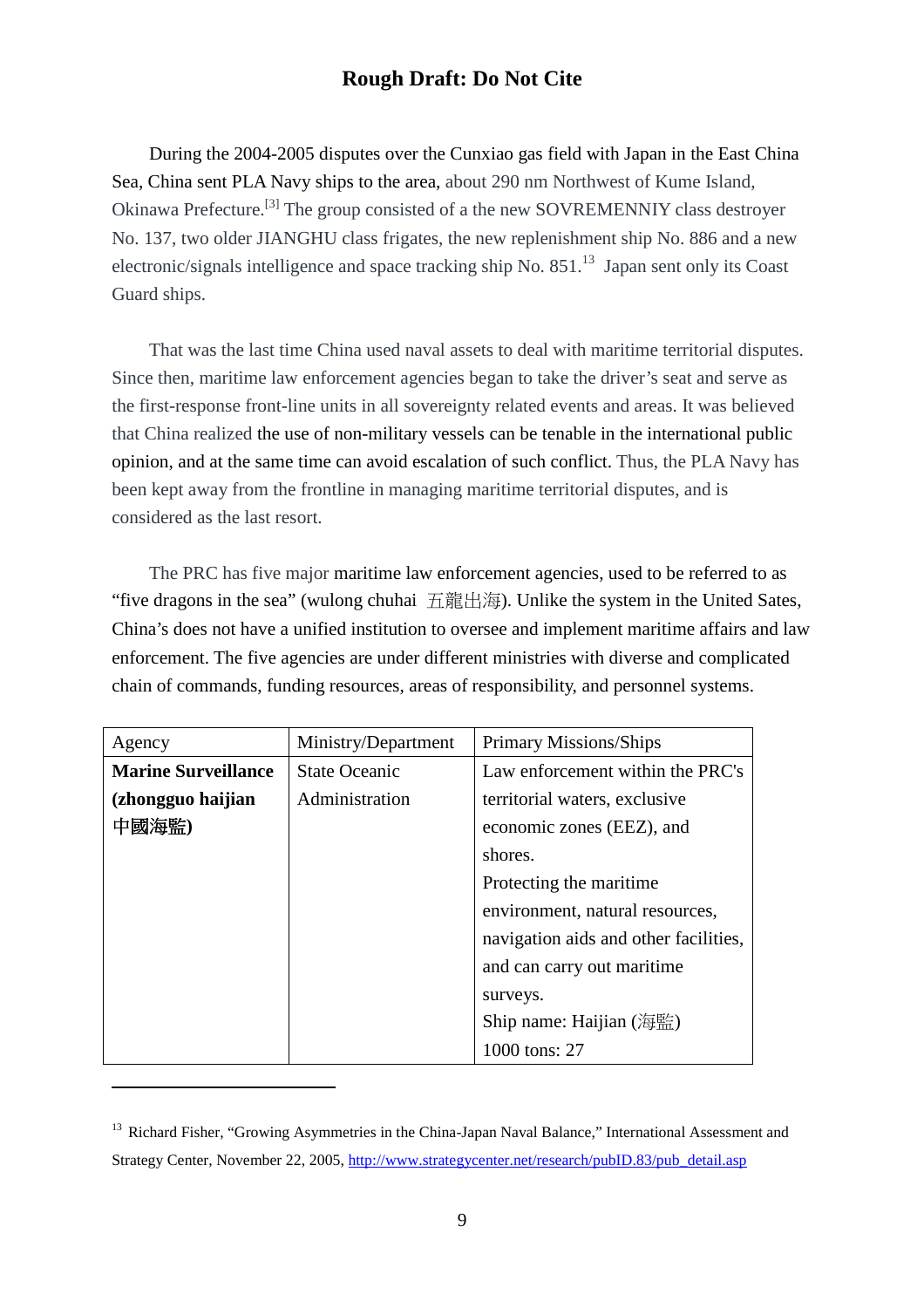|                         |                    | Total: 280                          |
|-------------------------|--------------------|-------------------------------------|
| <b>Maritime Safety</b>  | Ministry of        | Coordinates maritime search and     |
| Administration          | Transportation     | rescue in the territorial waters    |
| (zhongguo haishiju $\#$ |                    | Ship name: Haishi (海事) or           |
| 國海事局)                   |                    | Haixun (海巡)                         |
|                         |                    | 1000 tons: 8                        |
|                         |                    | Total: 800                          |
| <b>Fisheries Law</b>    | Ministry of        | Law enforcement concerning          |
| <b>Enforcement</b>      | Agriculture        | fishing and maritime resources in   |
| <b>Command</b>          | <b>Fisheries</b>   | PRC territorial waters and          |
| (zhongguo yuzheng       | Management         | exclusive economic zones (EEZ).     |
| 中國漁政)                   | Administration     | Protecting Chinese fishing vessels  |
|                         |                    | and personnel, resolving disputes   |
|                         |                    | in fishing activities, preventing   |
|                         |                    | illegal fishing, and protecting     |
|                         |                    | maritime resources                  |
|                         |                    | Ship name: Yuzheng (漁政)             |
|                         |                    | 1000 tons: 3                        |
|                         |                    | <b>Total: 140</b>                   |
| China Coast Guard       | Ministry of Public | <b>Maritime Paramilitary Police</b> |
| (zhongguo haijing $\#$  | Security           | Ship name: Haijing (海警)             |
| 國海警)                    | People's Armed     | 1000 tons: 3                        |
|                         | Police             | <b>Total: 250</b>                   |
| Customs                 | General            | Maritime anti-smuggling             |
| (zhongguo haiguan       | Administration of  | Ship name: Haiguan (海關)             |
| 中國海關)                   | Customs            |                                     |

Source: Gao Zhiguo, et al., eds., "China's Maritime Law Enforcement," *China Maritime Development Report (2010)*, Beijing: Ocean Press, pp.441-456. Also National Institute for Defense Studies, *China Security Strategy Report (2012)*, Japan Ministry of Defense.

 Among the five non-military maritime law enforcement agencies, the Marine Surveillance and the Fisheries Law Enforcement Command are the two primary units designated to the management of China's maritime sovereignty disputes – or the peacetime contingencies in the near sea.

Assessment of the operational doctrines and tactics of China's maritime law enforcement agencies, their the professional education, training, promotion, and logistics, as well as their operating sequence, duration, shifts and operational coordination, all require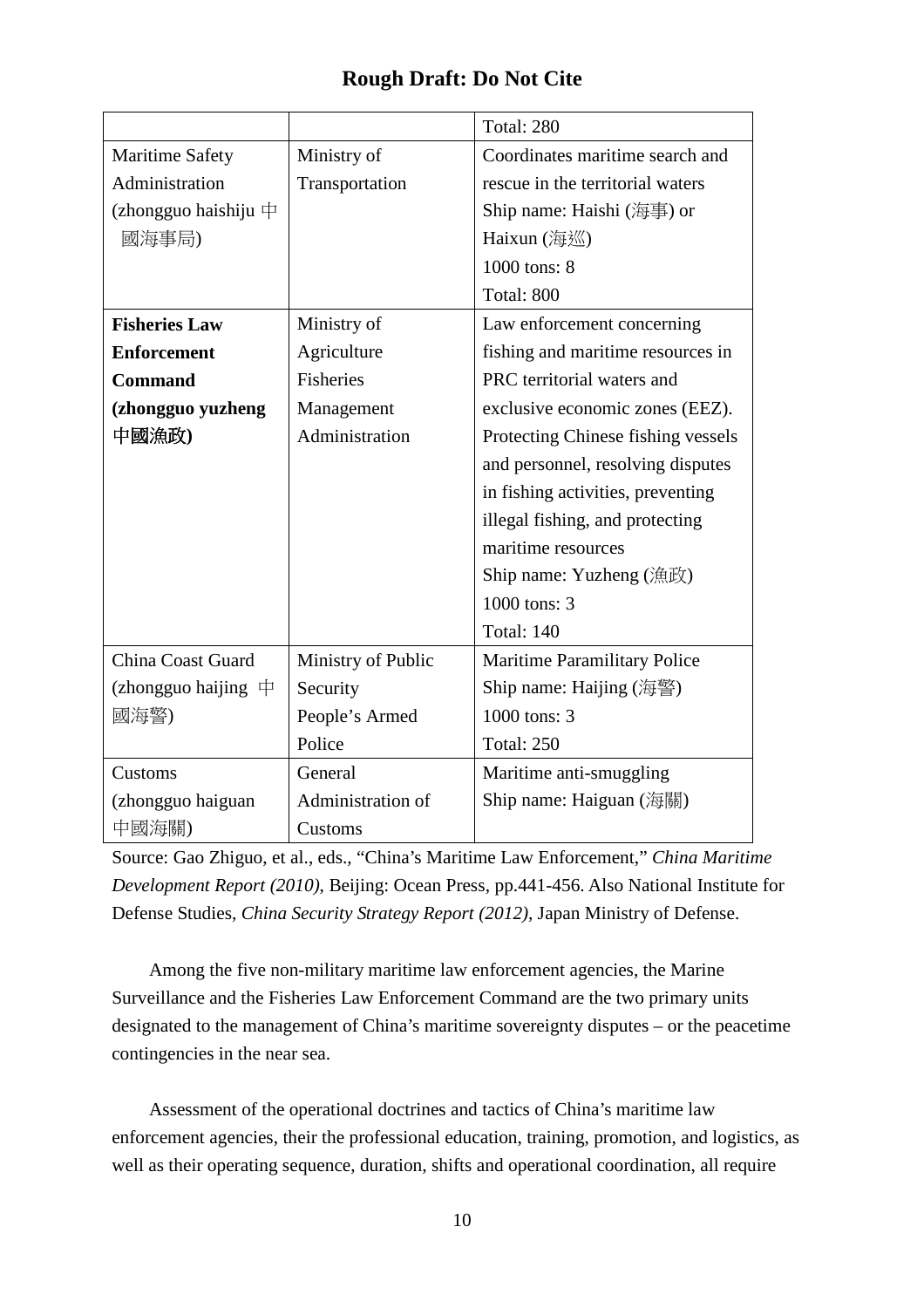numerous sets of studies with more open sources available, before one can assess their capacity and prospects.

#### **Naval Strategy Based on Near Sea Contingencies**

 Maritime sovereignty disputes, as stated in the beginning of the paper, are not China's only contingencies in the near sea area. Even though sitting in the back seat, the PLA's fundamental roles and missions cannot be forgotten, and its growing warfighting and force projection capabilities cannot be overlooked.

 In contemplation of China's potential near sea contingencies today, one would be appreciate to review on what bases the PLA naval strategy was formulated back in 1985, and how true the functions and applications of such strategy remain sound.

The PLA Navy's modern strategy was formulated under the leadership of Admiral Liu Huaqing during his tenure as commander. The PLA Navy's strategic concept of "active defense, offshore operations" (jiji fangyu, jinhai zuozhan 積極防禦, 近海作戰) was first incepted in his speech, entitled "On Several Issues Related to the Navy's Implementation of the Strategic Guideline of Active Defense" (guanyu haijun guanche jiji fangyu zhanlue fangzhen de jige wenti 關於海軍貫徹積極防禦戰略方針的幾個問題), at a senior executive course (gaoji ganbu junshi yanjiuban 高級幹部軍事研究班) around October 1983.<sup>14</sup> Through a series of consultations with his own staff and with the General Staff Department, he formally rolled out the new naval strategy of "offshore defense" (jinhai fangyu 近海防禦) at a PLA Navy table-top exercise on December 20, 1985.<sup>15</sup>

 According to Liu Huaqing, the form (leixing 類型) PLA's naval strategy is "area defense [or area offense]" (quyu fangyu [huo quyu jingong]區域防禦[或區域進攻]), neither "costal defense" (jinan fangyu 折岸防禦), nor "distant ocean offense" (yuanyang jinggong 遠洋推  $\overrightarrow{L}$ ). In other words, the strategy was designed for near sea contingencies. When we try to understand the Chinese military thinking and actions in recent maritime disputes in the near sea areas, it would be interesting to review some key contents (neirong  $\overrightarrow{P}$ ) of the strategy revealed 27 years ago.<sup>16</sup>

- Strategic Objectives (zhanlue mudi 戰略目的)
	- To safeguard national unification and territorial integrity.

<sup>14</sup> Liu Huaqing, *Memoir of Liu Huaqing* (*Liu Huaqing Huiyilu*), Beijing: PLA Publisher (jiefangjun chunbanshe), 2004, p. 434.

<sup>15</sup> *Memoir of Liu Huaqing*, p. 435.

<sup>16</sup> *Memoir of Liu Huaqing*, pp. 437-438.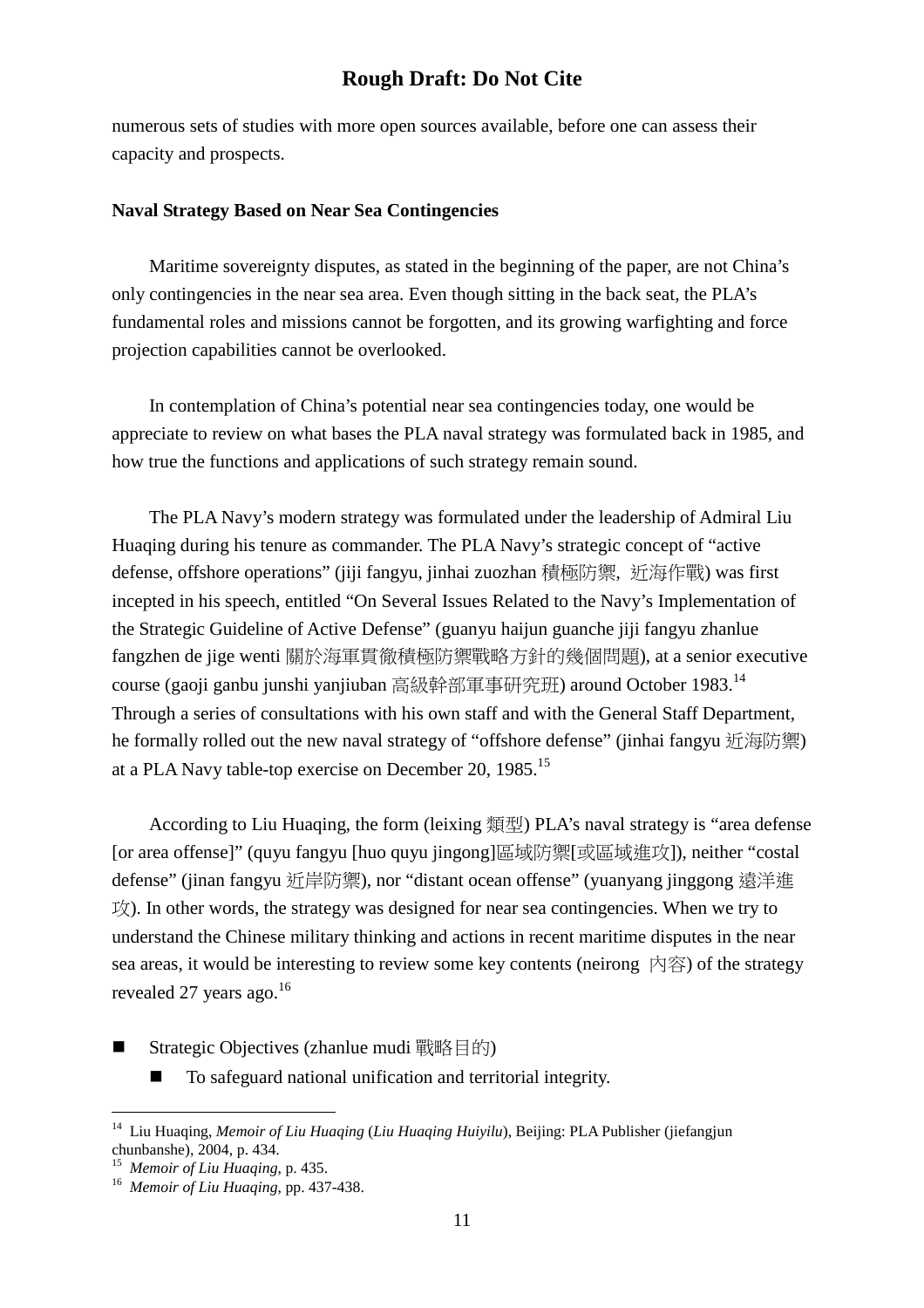- To fight local war at sea (haishang jubu zhanzheng 海上局部戰爭).
- To deter and defend invasion from the sea by imperialists and hegemonies.
- To maintain peace in the Asia-Pacific region.
- Strategic Missions (zhanlue renwu 戰略任務)
	- Peacetime Missions
		- $\blacklozenge$ Realize and safeguard national unification including Taiwan.
		- $\blacklozenge$ Serve the purpose of China's foreign policy.
		- $\bullet$ Deter invasion from the sea by potential enemies.
		- ◆ Conduct potential local war at sea.
		- $\blacklozenge$ Support the State's socialist construction.
	- Wartime Missions
		- $\blacklozenge$  Conduct operations independently or coordinately with the Army and the Air Force.
		- Protect China's own sea lanes of communication.
		- $\blacklozenge$ Participate in strategic nuclear counterstrike under the high command.
- Sea area of Operations (zuozhan haiqu 作戰海區) $17$ 
	- From today<sup>18</sup> to a relatively long period: the first island chain, its peripheral, and the Yellow Sea, the East China Sea, and the South China Sea areas within the island chain.
	- The extension of the area of operations from "coastal defense" to "offshore" defense" would favor China in terms of conducting defense operations at sea (haishang fangyu zuozhan 海上防禦作戰) in the "main operational directions" (zhuyao zuozhan fangxiang 主要作戰方向).
	- In the future, with stronger economy and level of technology: Gradually extend to the north Pacific and the second island chain.

From the promulgation of PLA Navy's "offshore active defense strategy" to the maritime disputes in the East China Sea and the South China Sea today, one could conclude that objectives, missions, and especially the areas of operations are largely the same – for near sea contingencies.

#### **Advancement of operational doctrines**

֬֒

The PLA Navy has been a beneficiary of China's military doctrinal changes. To fight and to win a local war under high-tech and informationized conditions, the PLA Navy was given higher priorities in resources and procurements in order to fulfill its increasingly expanded

<sup>&</sup>lt;sup>17</sup> The term "sea area of operations" here can be understood as the concept of "area of responsibilities" (AOR) in the West.

<sup>&</sup>lt;sup>18</sup> The timeframe here is believed to mean the time around mid-1980s.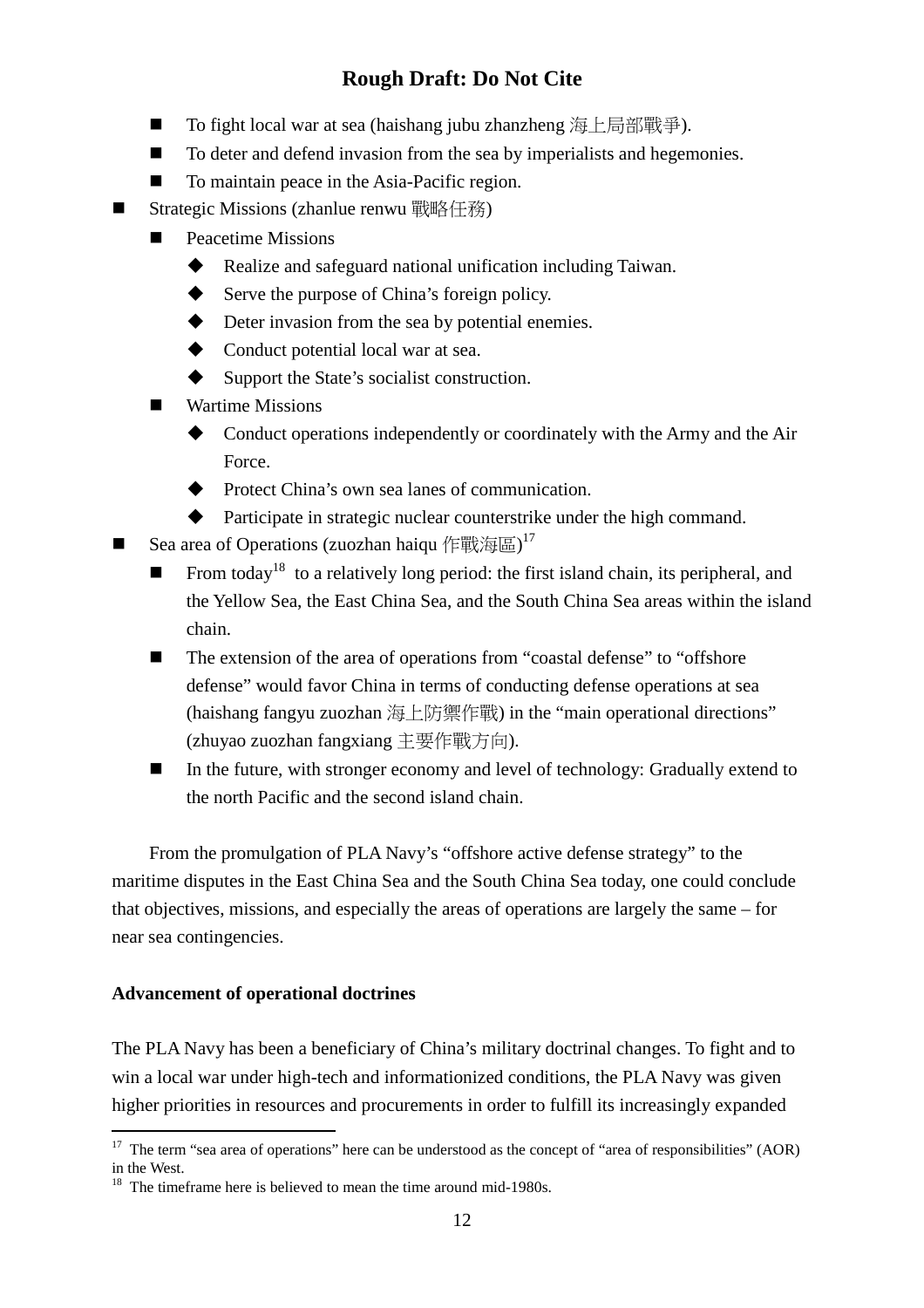missions. Under the PLA's overall military strategic guidelines, for more than a decade, the PLA Navy has engaged massive efforts to adapt to new security environments and requirements, and to develop new operational concepts as part of doctrinal enrichment and refinement.

### 1. Primacy of Technology

The PLA Navy, since the new military strategic guidelines was promulgated, has emphasized to fight and win a local war at sea under modern, and especially under high-tech conditions.<sup>19</sup> In the new century, informationization has been identified as the core of modern naval warfare theory.<sup>20</sup> Parallel to the emphasis of "strengthening the army with science and technology" (keji qianghjun 科技強軍), the PLA Navy has advocated the importance of developing technologies and capabilities in electronic, electro-magnetic, and precision munitions, advanced command, control, surveillance and reconnaissance, all of which aiming at new capabilities for future naval operations far away from the Chinese coast.

#### 2. Advocacy of Offensive

The PLA Navy continues to identify its strategy is defensive in nature, but at the campaign level, many have advocated that offensive operations are necessary at the campaign level and battle level.<sup>21</sup> To fight a joint campaign at sea under informationized conditions, one PLA writer argues that the PLA Navy should establish a operational doctrine of "integration of offensive and defensive, but with offensive as the focus" (gongfangjiehe, yigongweizhu 攻防結合, 以攻為主), insisting that initiative (zhudong  $\pm \theta$ ) can only be obtained through preemptive and offensive actions in an information operations at sea. $^{22}$ 

#### 3. Emphasis of Jointness

The PLA Navy recognizes local war under informationized conditions can no longer rely on a single service, but joint operations. Modern naval operations has to combine information, platforms, intelligence, communications, firepower, logistics and to be

<sup>&</sup>lt;sup>19</sup> "PLA Navy Commander Shi Yunsheng on Naval Development Strategy," Hong Kong Zijing Monthly, August, 2001. See http://www.zijing.com.cn/200108/GB/08-02.htm

<sup>&</sup>lt;sup>20</sup> Liu Shengru, Liu Zheng and Wang Lei, "Innovation and Development of Naval Operations Doctrine under Informationized Conditions" (xinxihua tiaojianxia haijun zuozhan lilun de chuangxin yu fazhan), *Journal of National Defense Univeraity*, No. 11 (General No. 183), 2004, p.44.

<sup>&</sup>lt;sup>21</sup> Quan Jinfu, "Innovative Development of Our Naval Strategic Theory in the New Century" (xinshiji woguo haijun zhanlue lilun de chuangxin fazhan), *Journal of PLA Nanjing Institute of Politics*, No. 3, Vol. 20, 2004, pp. 82-83.

<sup>&</sup>lt;sup>22</sup> Wang Zheng, "Some Issues Concerning Information Operations in the Joint Naval Campaign" (haishang lianhe zhanyi xinxi zuozhan de jige wenti), Journal of National Defense University, No. 10 (General No. 182), 2004, p. 44.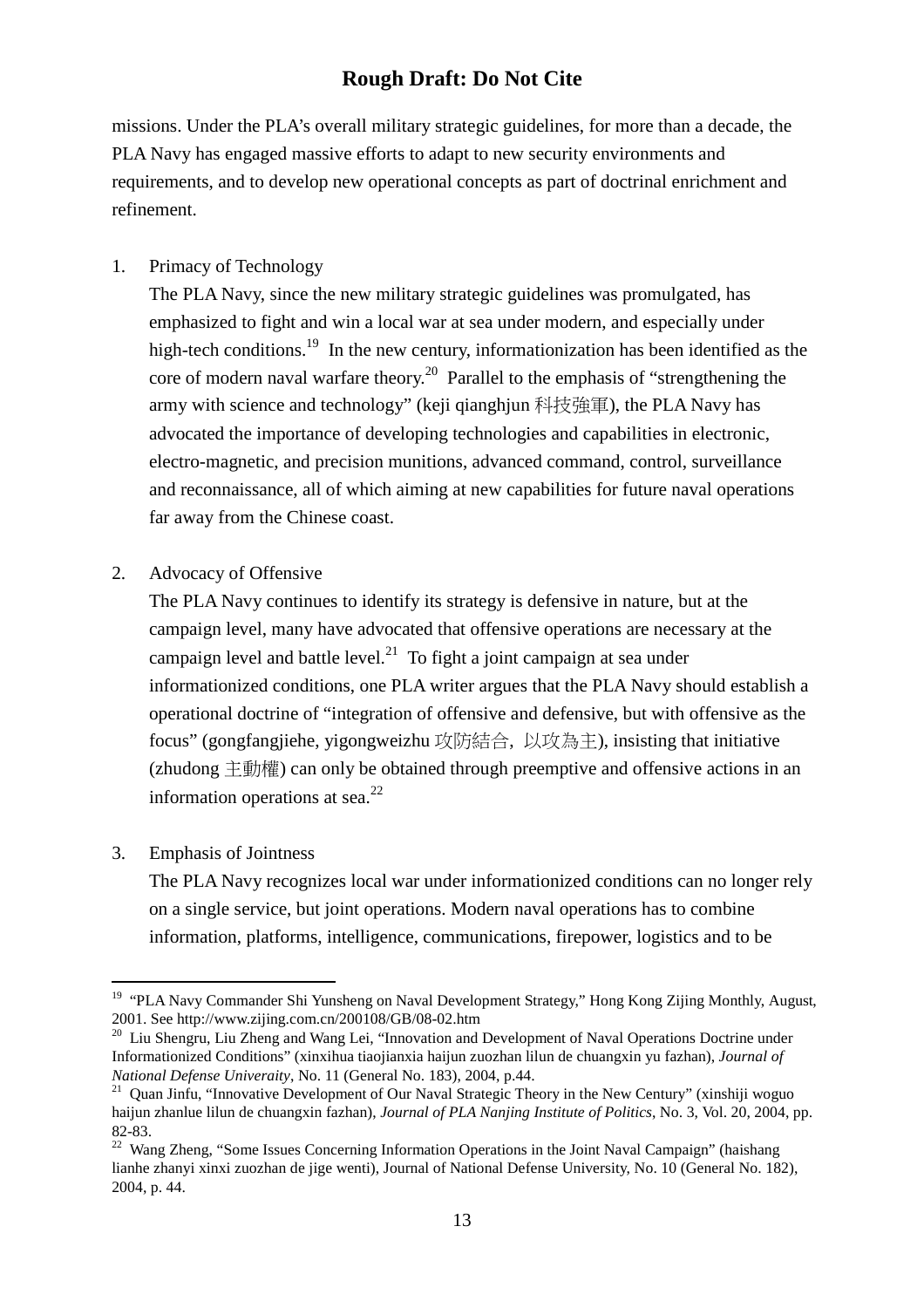conducted in the form of integrated joint operations.<sup>23</sup> Establishing an "information" operations coordination and command center for joint campaign at sea" (haishang lianhe zhanyi xinxi zuozhan xietiao yu zhihui zhongxin 海上聯合戰役信息作戰協調與指揮  $\psi$ <sub>( $\psi$ </sub>) and numerous related recommendation had been put forth for fighting a better coordinated local war at sea.<sup>24</sup>

4. Expanded Area of Responsibilities

The PLA Navy considers the threats to China's maritime interests have been much greater in the new century, including maritime territorial disputes and demarcations, piracy and terrorist activities at sea, security of sea lanes of communication and energy transportation.<sup>25</sup> China has been reported to contemplate a "string of pearls" strategy, securing cooperation and gaining access to locations from Pakistan to Bangladesh, Burma, Thailand, and Cambodia, along the energy sea lanes of communication for East Asian countries.<sup>26</sup> Regardless of the reliability of such report, the PLA Navy would sail beyond the area of responsibility defined by Admiral Liu Huaqing, and the "offshore" concept will be re-conceptualized.

5. Strive for Access Denial

When the PLA Navy's "offshore active defense strategy" was first introduced, the depth of defense at sea was expanded from China's coastal waters to the first island chain. In the past decade, as China's fear of Taiwan moving toward *de jure* independence increased and the U.S.-Japan alliance consolidated, discussions in the PLA Navy over building up anti-access and area denial capabilities began to surface. Many had argued that China should increase long-range precision strike capability to dissuade possible third-party intervention in a conflict in the Taiwan Strait, and deny access of enemy force from force projection against China.<sup>27</sup>

Indian Ocean and China's "string of pearls." May 31, 2005 at

<sup>&</sup>lt;sup>23</sup> Liu Shengru, Liu Zheng and Wang Lei, "Innovation and Development of Naval Operations Doctrine under Informationized Conditions," p.44.

<sup>&</sup>lt;sup>24</sup> Wang Zheng, "Some Issues Concerning Information Operations in the Joint Naval Campaign," p. 45.

<sup>&</sup>lt;sup>25</sup> Wu Shengli and Hu Yanlin, "Endeavor to Build a Powerful People's Navy that Can Adapt to Its Historical Mission" (duanzao shiying wojun lishi shiming yaoqiu de qiangda renmin haijun), Special Edition in Commemorating the 80<sup>th</sup> Anniversary of the Chinese People's Liberation Army, *Qiushi Magazing*, No. 14, 2007, p. 32.

<sup>&</sup>lt;sup>26</sup> For the concept of "string of pearls" strategy, please see: Edward Cody, "China Builds a Smaller Stronger Military: Modernization Could Alter Regional Balance of Power, Raising Stakes for U.S." *Washington Post*, April 12, 2005, p. A1. See also, Institute of International and Strategic Studies, There's a new game in Asia: India,

http://www.iiss.org/confPress-more.php?confID=514; and Sudha Ramachandran, "Strategy of pearls" *The Standard*, March 5-6, 2005 at http://www.thestandard.com.hk/stdn/std/Weekend/GC05Jp18.html.

<sup>&</sup>lt;sup>27</sup> Du Chaoping, "The Island Chain and Its Impact on Chinese Navy" (daolian dui zhongguo haijun de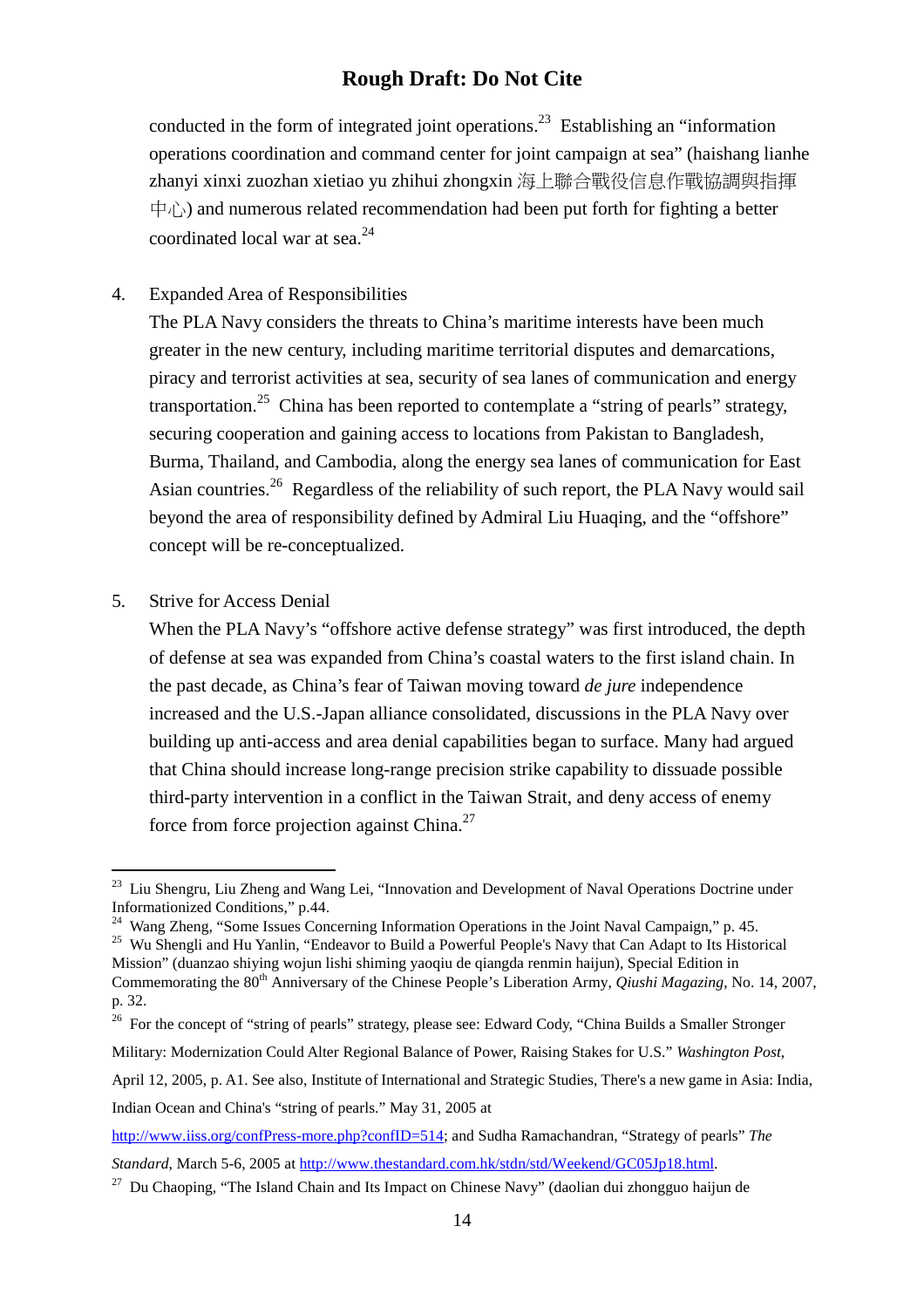#### 6. Robust Modernization Programs

The PLA Navy since the early 1990s, has engaged in very robust modernization programs: building large tonnage surface combatants equipped with modern sensors and weapons systems at very impressive speed, expanding the submarine fleet with better warfighting capabilities, improving anti-submarine warfare and fleet air defense capabilities, acquiring aero-refueling and expanded undersea replenishment capabilities.<sup>28</sup> All these increased assets and capabilities have enabled strategists and war planners to further develop new

#### **Observations and Reflections**

 $\blacksquare$  The PLA is not at the frontline

Regarding the escalated tensions in the East China Sea and the South China Sea, the deputy director of the contingency office in the PLA's General Staff Department publically stated that "China is opposed to the use or threat of use of force." Responded to the press inquiry in the same Ministry of Defense press conference on whether China is ready to launch a war in the South China Sea, Spokesman Geng Yansheng also stated that the core issue of the South China Sea issue involves sovereignty disputes over the Spratly Islands and demarcation of maritime rights, and these issues should be resolved through bilateral negotiations between the parties concerned. Geng said "China is willing to work with ASEAN to develop friendly and cooperative relations, including defense and security, jointly promote regional peace, stability and prosperity; and at the same time, the Chinese military is opposed to any military intervention in the region."<sup>29</sup>

PLA on Scarborough

When the Scarborough Shoal dispute irrupted, Chinese Defense Minister Liang Guanglie was In his "research tour" in the two provinces that border the South China Sea, Guangdong and Guangxi, from April 6 to 16. In a speech, he said: "Use the military with

yingxiang youduoda), *China's Navy Today*, May 2004, p. 40.

 $28$  For the analyses of the massive modernization of the PLA Navy's platforms and systems in the past decade, please see: Bernard Cole, *The Great Wall at Sea: China's Navy Enters the Twenty-First Century*, Annapolis, MD: Naval Institute Press, 2001, pp. 92-112. Also, Ronald O'Rourke, "China Naval Modernization: Implications for U.S. Navy Capabilities," *CRS Report for Congress*, Order Code RL33153, updated October 18, 2007.

<sup>29</sup> Chi Le-yi, "PLA Oppose to Resolve South and East China Sea Disputes by Force," *China Times*, May 10, 2012,

http://tw.news.yahoo.com/%E5%85%B1%E8%BB%8D-%E5%8F%8D%E5%B0%8D%E5%8B%95%E6%AD %A6%E8%A7%A3%E6%B1%BA%E5%8D%97-%E6%9D%B1%E6%B5%B7%E7%88%AD%E8%AD%B0- 213000793.html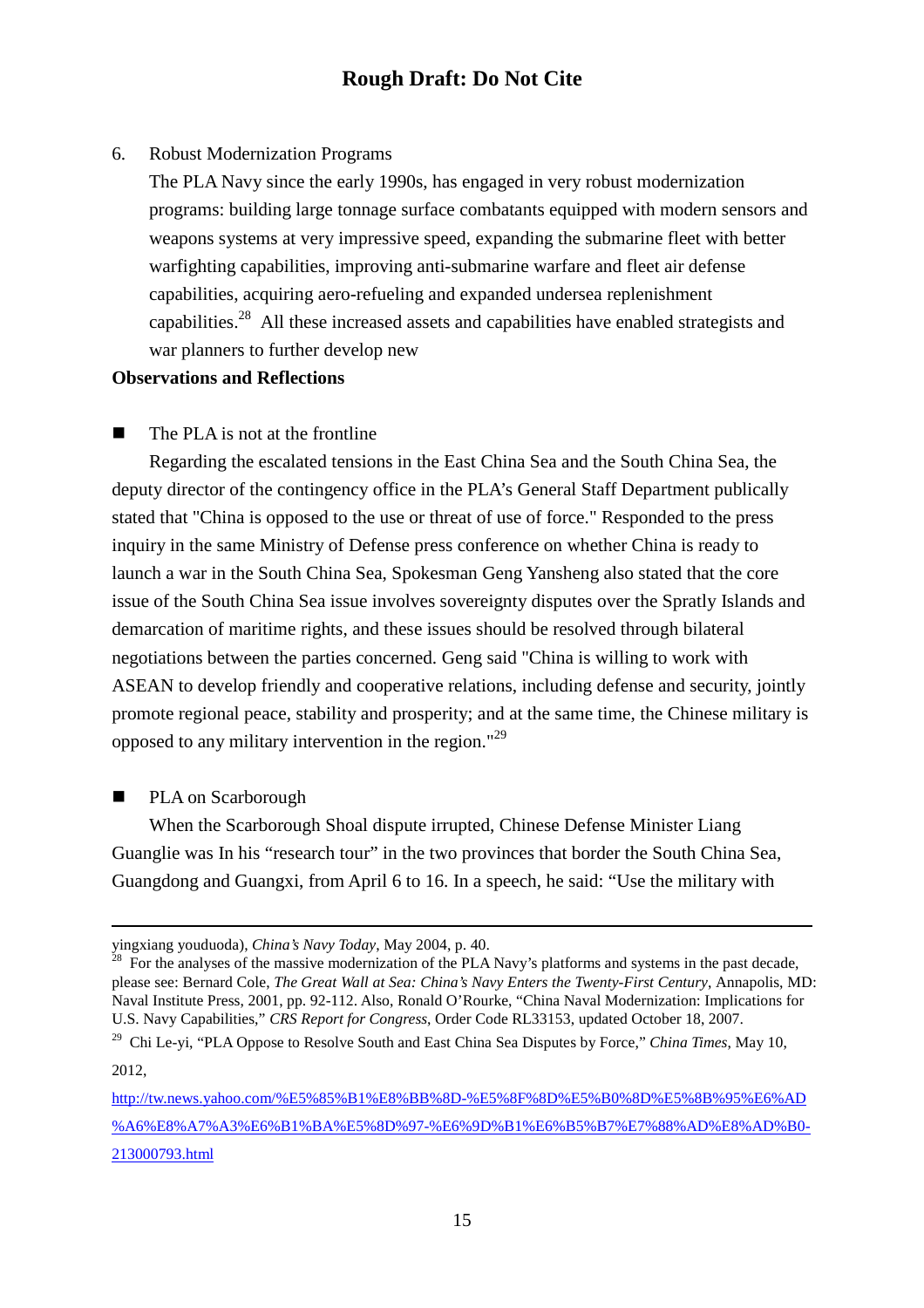carefulness, gauge the situation when using the military, and use the military according to the law." These, and other statements hinting at the use of military, may have caused the situation in the South China Sea to intensify.<sup>30</sup>

PLA's preference of diplomatic solution could be seen when Gen. Liang Guanglie met with his Philippine counterpart Voltaire Gazmin on the sidelines of the ASEAN Defence Ministers Meeting in Cambodia, a time when the disputes persisted in the South China Sea. Liang said the Philippines is a important neighbor of China and his country has made great efforts to improve the relationship between the two. Liang pointed out that Huangyan (Scarborough) Island is an inherent part of China's territory. He ask the Philippines to resist from escalating the issue. Gazmin suggested that the two sides continue to open lines of communication and look for a peaceful solution.<sup>31</sup>

#### PLA on Diaoyutai

֦

When meeting with U.S. Secretary of Defense Leon Panetta on September 18, 2012, Chinese Defense Minister Liang Guanglie finally spoke up the PLA's position on the Diaoyutai dispute lingering from April. He blamed that Japan intention to "nationalize" the Diaoyutai Islands and heated up the dispute and China "firmly oppose the U.S. position that the U.S.-Japan Security Treaty applies to the Diaoyutai Islands."<sup>32</sup>

Does the PLA eager to fight?

Chi Le-yi, a veteran PLA watcher and senior report of the China Times made an interesting observation on China's dilemma in handling the Scarborough standoff, arguing that China would become "paper tiger" if a use of force cannot bring about victory over the much weaker Philippines. He disagreed with many who argue that China was waiting for the Philippines to fire the first shot, instead China was exactly afraid of that first shot and being

 $30$  "Control of Chinese Regime's Armed Forces Raised by Dispute With Philippines

During standoff in South China Sea top military officer pledge loyalty to Hu Jintao," *The Epoch Times*, English edition, May 17, 2012

http://www.theepochtimes.com/n2/china-news/control-of-chinese-regimes-armed-forces-raised-by-dispute-withphilippines-231843.html

**<sup>31</sup> "**Chinese, Philippine Defense Ministers talk over peaceful solution of Huangyan Island dispute,"

CCTV.com-English Service, May 29, 2012, http://english.cntv.cn/program/asiatoday/20120529/122946.shtml

<sup>32</sup> "Liang Guanglie: Japan is fully responsible in the Diaoyu Island dispute," *China Review* (中國評論 zhongguo pinglun), 2012-09-19 09:09:39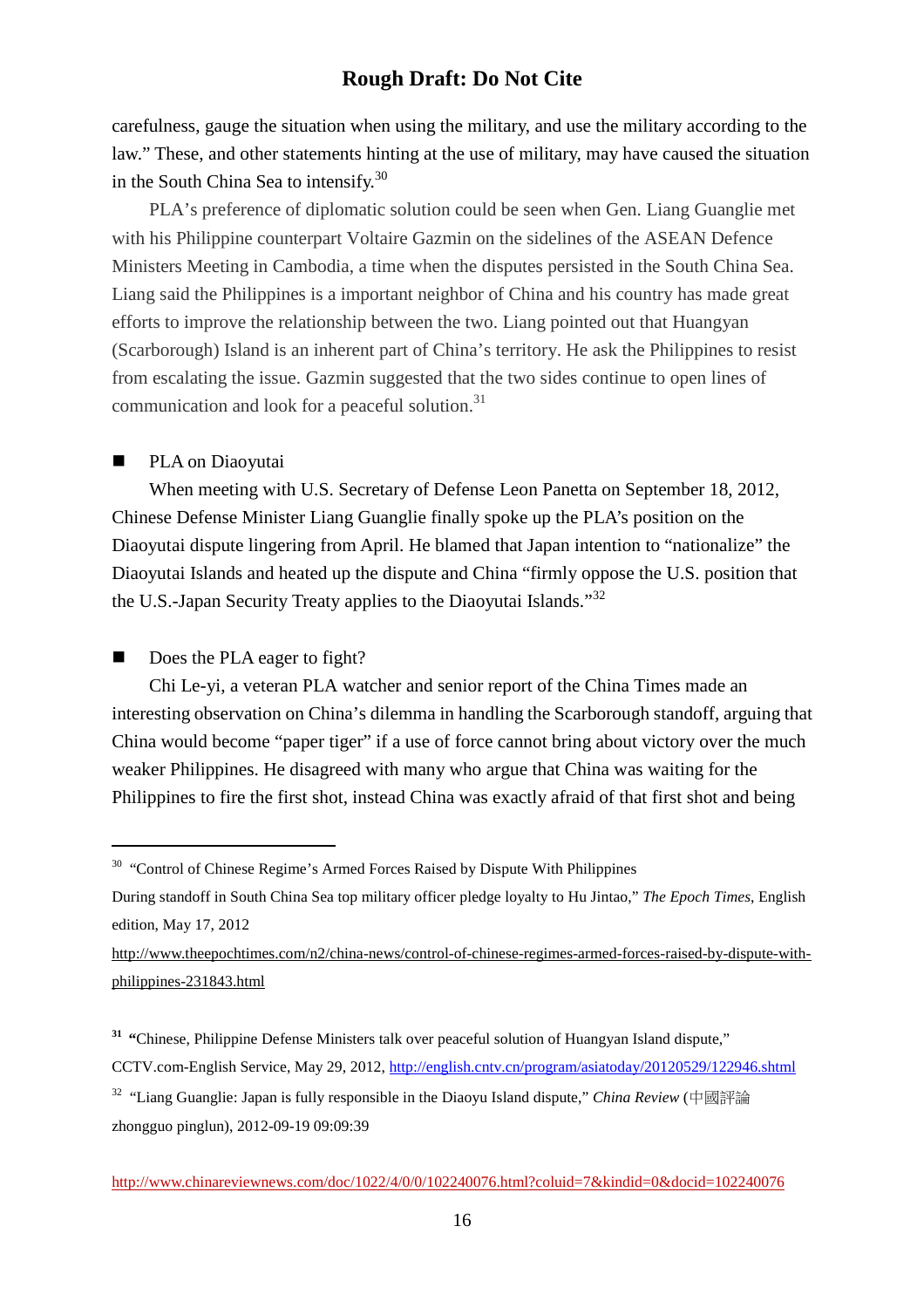forced to take a military option. He argued, a stalemate in a possible military conflict over the Scarborough would not only break the myth of "PLA is invincible" as Chinese propaganda claimed, but also undermined the reputation of the Communist Party.<sup>33</sup>

### **Practical thoughts**

In an interview with the *Modern Ship* (現代艦船 xian dai jian chuan), former chief of the PLA Navy's equipment and technology department Rear Admiral Zhneg Ming (鄭明) raised five critical questions China needs to conduct further studies.<sup>34</sup> They are:

- 1. Should China deploy troops on those vital and strategically important, but uninhabited islets and shoals?
- 2. Should China build up production and logistic base on the Spratly Islands to support fishing and maritime scientific research activities?
- 3. How to maintain regular patrols of PLA Navy and maritime surveillance and law enforcement ships in the South China Sea.
- 4. How to find solutions or create a *fait accompli* against the piecemeal annexation by other claimants of South China Sea islands?
- 5. Should diplomatic measures and negotiations be always the first priority in dealing with future maritime disputes?

### PLA-Civilian agencies collaboration

Analyzing China's management of maritime sovereignty disputes can bring about more observations on civil-military relations – between the PLA and the non-military maritime affairs agencies. Though the PLA may not take the front seat, but it definitely maintains a close operational relationship with its civilian partners.

- 1. PLA is the ultimate guarantor for civilian maritime operations at sea, as a deterrent and as the back-up forces.
- 2. PLA can provide logistic support for civilian agencies, from ship transfer, professional education and training, to materials and munitions.
- 3. Civilian agencies can be advocate for PLA modernization, as we witnessed 20 years ago that the State Oceanic Administration has always voiced support of aircraft carrier building
- Strategic Calculus: East is different from the South Although both Diaoyutai and Huangyan (Scarborough) islands are involved with same

֦

<sup>&</sup>lt;sup>33</sup> Chi Le-yi, "If Not Total Victory, It Means Defeat," China Times, May 10, 2012,

http://news.chinatimes.com/mainland/11050506/112012051000189.html

<sup>&</sup>lt;sup>34</sup> Diaoyudao and Huangyandao incidents Might Be the Cut-in Point for the Formation and Implementation of Maritime Development Strategy," Modern Ships (xiandai jianchuan) Vol. X, 2012, pp. 16-17.